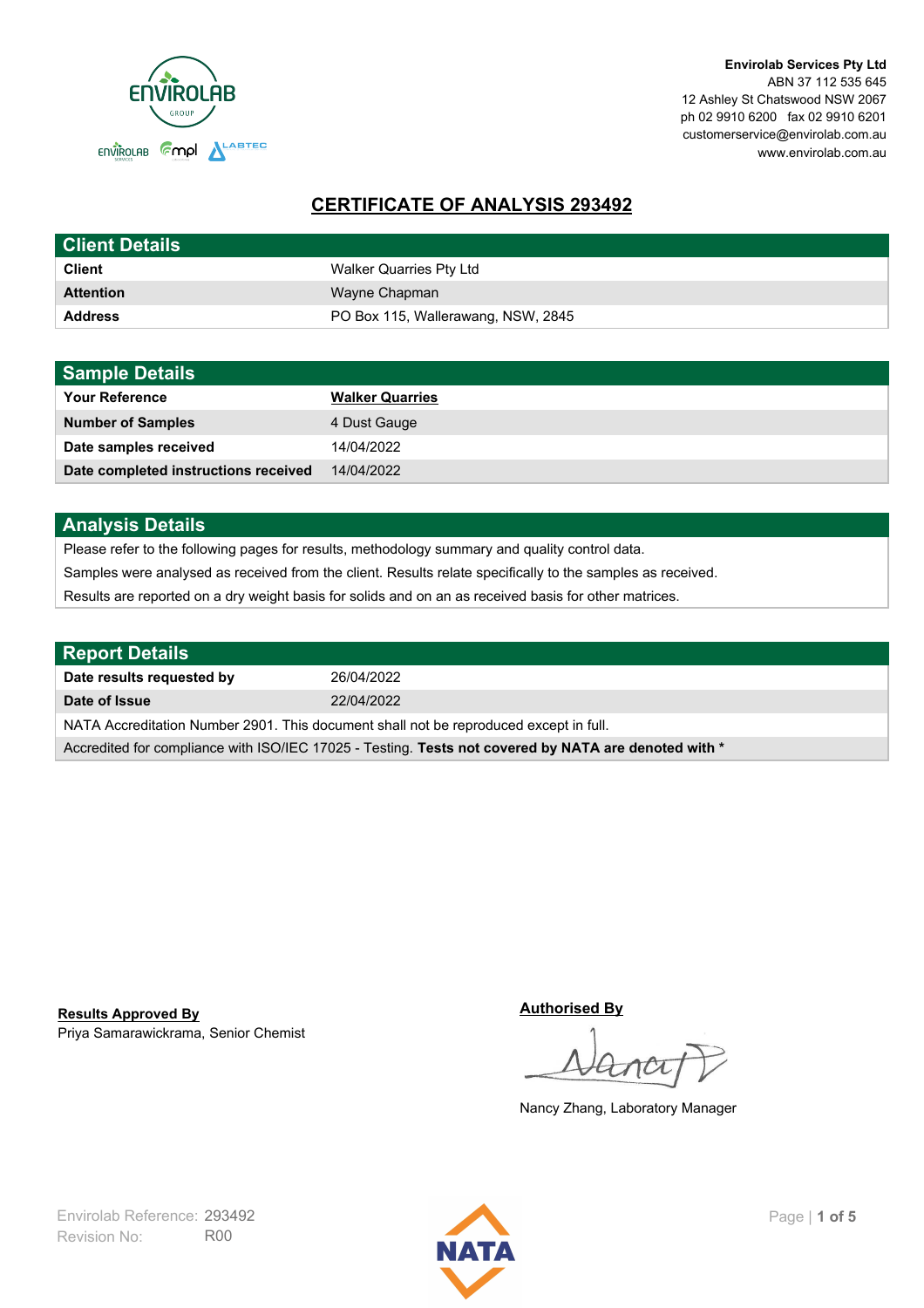| Dust Deposition AS 3580.10.1 |                          |                          |                          |                          |                          |
|------------------------------|--------------------------|--------------------------|--------------------------|--------------------------|--------------------------|
| <b>Our Reference</b>         |                          | 293492-1                 | 293492-2                 | 293492-3                 | 293492-4                 |
| <b>Your Reference</b>        | <b>UNITS</b>             | DG <sub>1</sub>          | DG <sub>2</sub>          | DG <sub>3</sub>          | DG4                      |
| Date Sampled                 |                          | $15/3/22 -$<br>12/4/2022 | $15/3/22 -$<br>12/4/2022 | $15/3/22 -$<br>12/4/2022 | $15/3/22 -$<br>12/4/2022 |
| Type of sample               |                          | <b>Dust Gauge</b>        | <b>Dust Gauge</b>        | <b>Dust Gauge</b>        | Dust Gauge               |
| Date prepared                | $\overline{\phantom{a}}$ | 20/04/2022               | 20/04/2022               | 20/04/2022               | 20/04/2022               |
| Date analysed                | $\overline{\phantom{a}}$ | 20/04/2022               | 20/04/2022               | 20/04/2022               | 20/04/2022               |
| Dust - No. of Days Collected | $\overline{\phantom{a}}$ | 29                       | 29                       | 29                       | 29                       |
| Insoluble Solids             | $g/m2$ /month            | 0.8                      | 0.3                      | 0.3                      | 0.4                      |
| Combustible Matter           | g/m <sup>2</sup> /month  | 0.3                      | < 0.1                    | < 0.1                    | < 0.1                    |
| Ash                          | g/m <sup>2</sup> /month  | 0.6                      | 0.3                      | 0.3                      | 0.3                      |
| Soluble Matter               | g/m <sup>2</sup> /month  | 4.1                      | 5.3                      | 3.9                      | 4.7                      |
| <b>Total Solids</b>          | $g/m2$ /month            | 5.0                      | 5.6                      | 4.3                      | 5.1                      |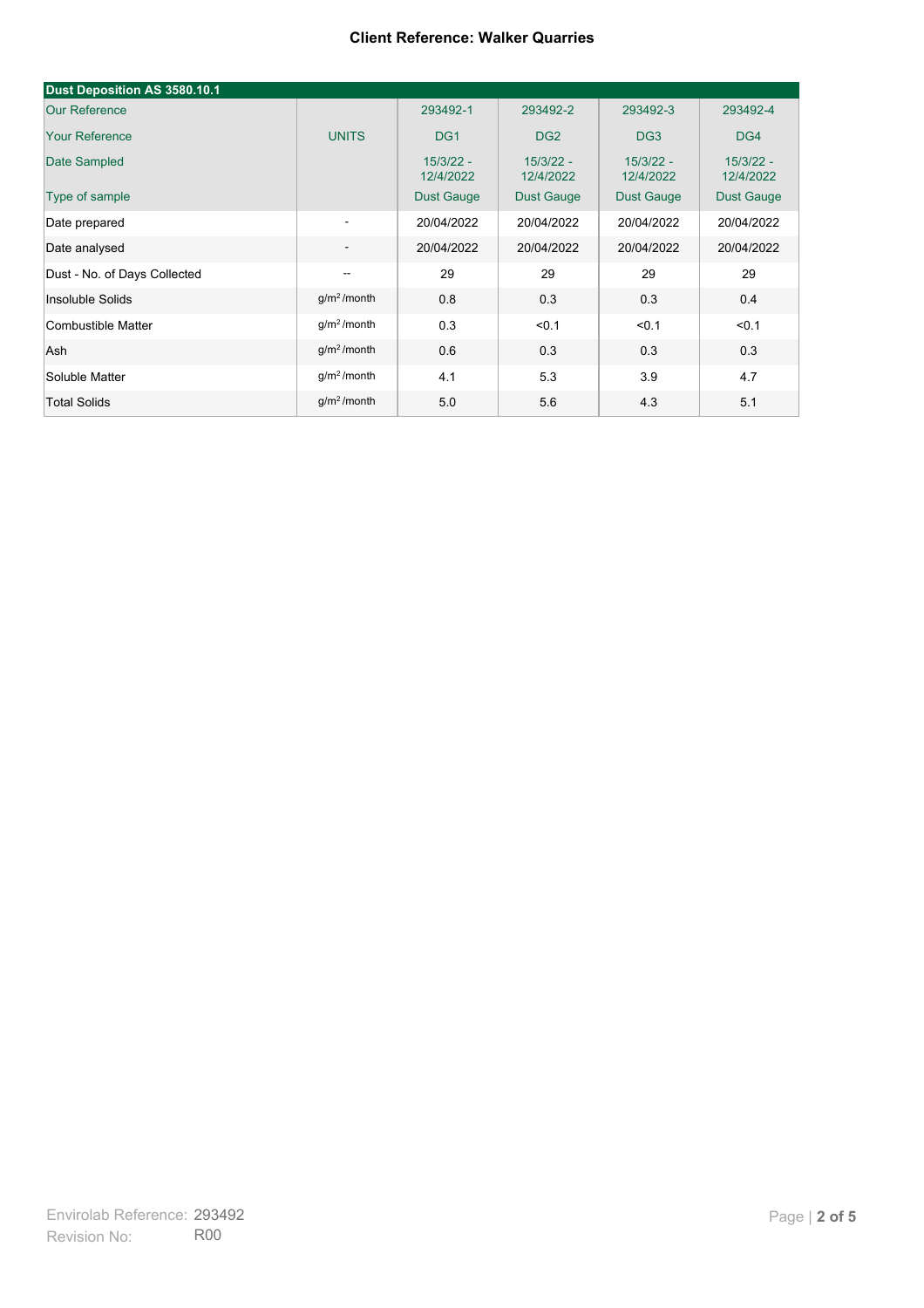| <b>Method ID</b> | <b>Methodology Summary</b>                               |
|------------------|----------------------------------------------------------|
| AS 3580.10.1     | Analysis of dust gauges by AS 3580.10.1 (analysis only). |

F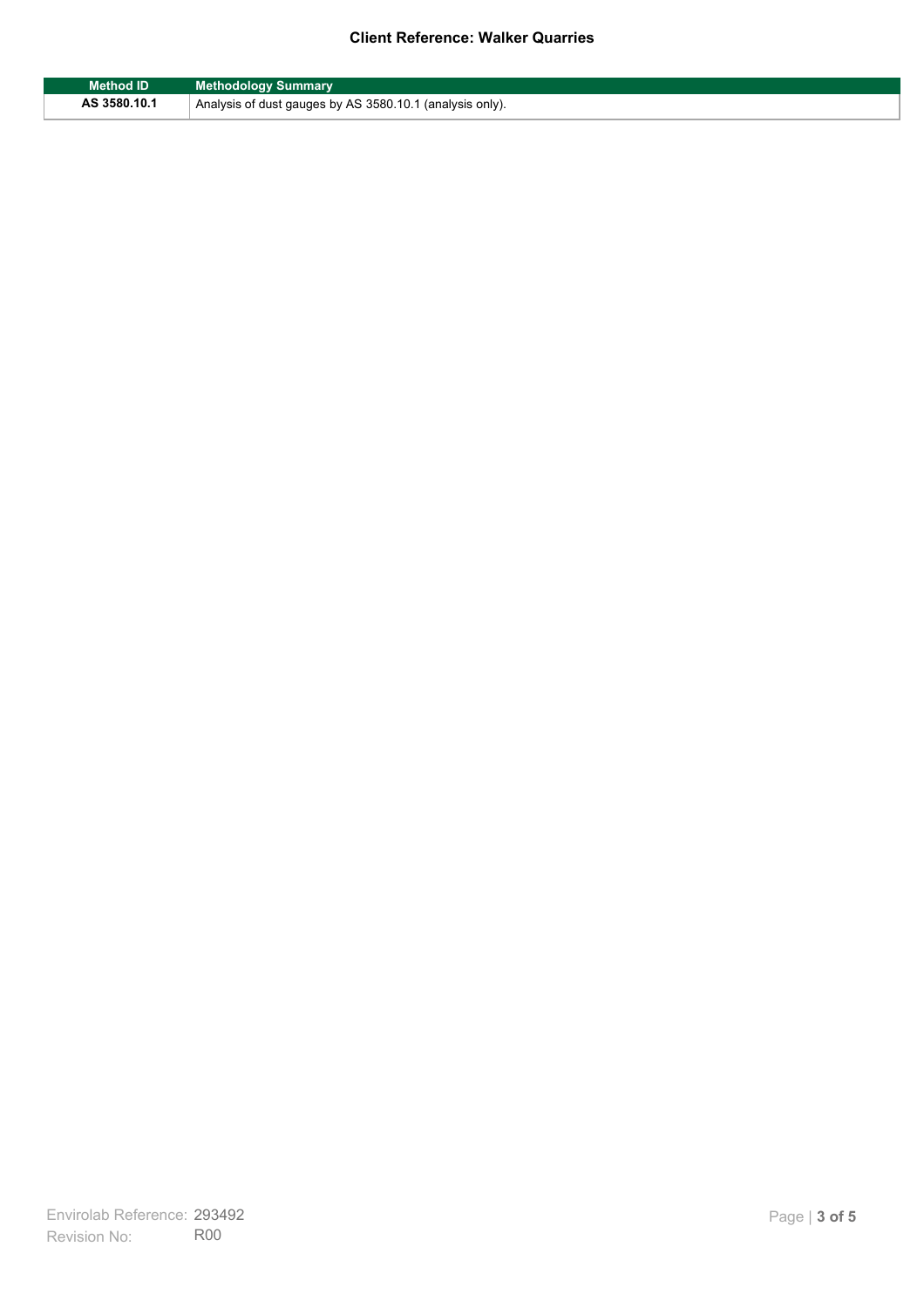| <b>Result Definitions</b> |                                           |
|---------------------------|-------------------------------------------|
| <b>NT</b>                 | Not tested                                |
| <b>NA</b>                 | Test not required                         |
| <b>INS</b>                | Insufficient sample for this test         |
| <b>PQL</b>                | <b>Practical Quantitation Limit</b>       |
| $\prec$                   | Less than                                 |
| $\geq$                    | Greater than                              |
| <b>RPD</b>                | <b>Relative Percent Difference</b>        |
| <b>LCS</b>                | Laboratory Control Sample                 |
| <b>NS</b>                 | Not specified                             |
| <b>NEPM</b>               | National Environmental Protection Measure |
| <b>NR</b>                 | Not Reported                              |